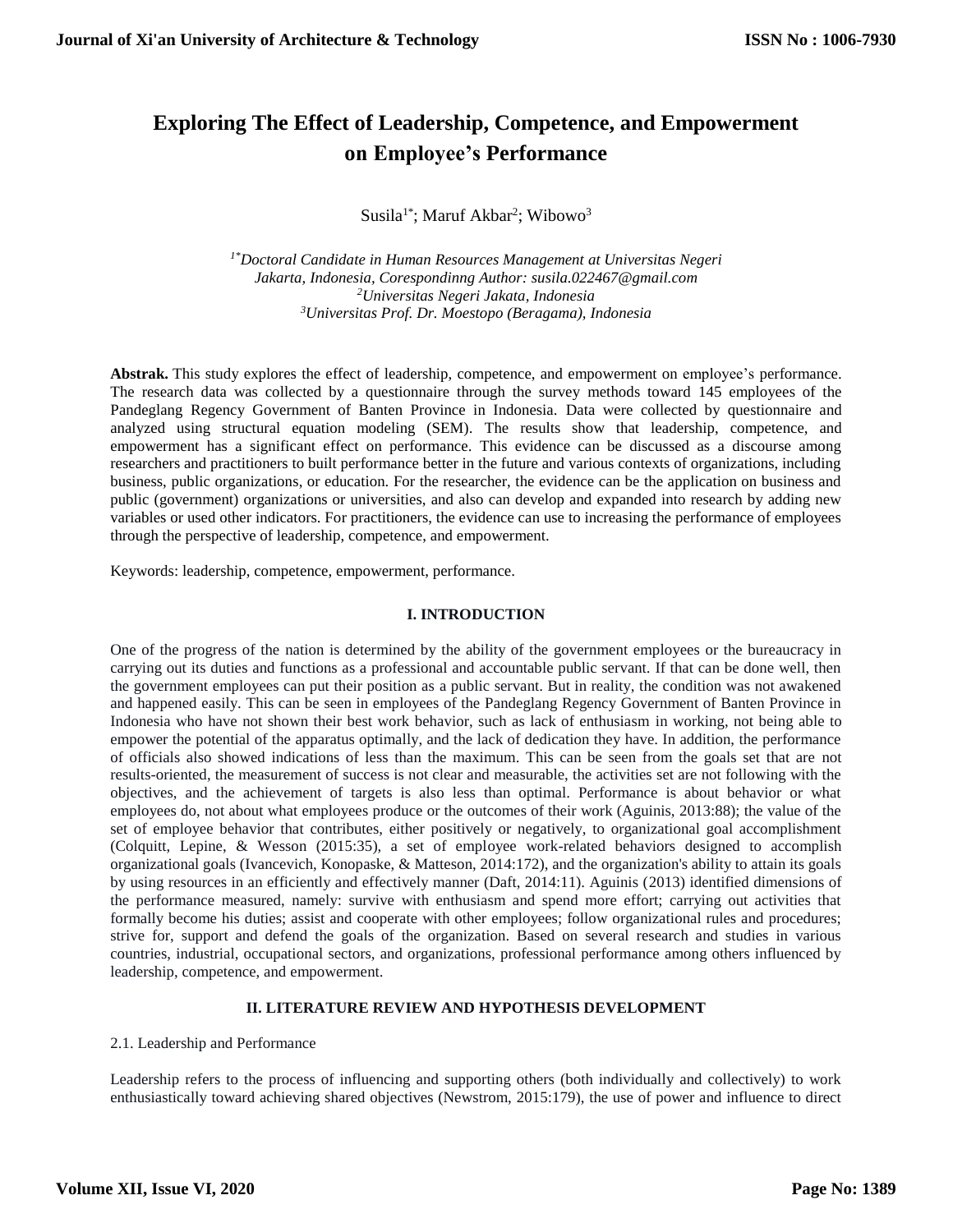the activities of followers toward goal achievement (Colquitt, Lepine, & Wesson, 2015:430), and the ability to inspire confidence and support among the people who are needed to achieve organizational goals (Dubrin, 2013:85). Leadership can be measured through four dimensions: challenge the process, inspire a shared vision, enable others to act, model the way, and encourage the heart (Kouzes & Posner, 2009:90). While this dimensions in good condition potentially increase performance manifested in survive with enthusiasm and spend more effort; carrying out activities that formally become his duties; assist and cooperate with other employees; follow organizational rules and procedures; strive for, support and defend the goals of the organization (Aguinis, 2013). Several studies concluded that leadership influences performance, for example, Harwiki (2016), Al Khajeh (2018), Lin and Shiqian (2018), NawoseIng'ollan and Roussel (2017), Steffens et al. (2018), Widodo and Mawarto (2020), Chandrawaty and Widodo (2020), Sawaeana and Ali (2020), Supriyanto, Ekowatia, and Maghfuroha (2020), Hamid et al. (2020), Bayram and Zoubi (2020), Guterresa, Armanu, and Rofiaty (2020). Based on the description and studies above, the first hypothesis in this study is:

- H1: Leadership has a direct effect on performance.
- 2.2. Competence and Performance

Competence related to an interrelated cluster of knowledge, skills, and abilities needed by an individual, team, or organization for effective performance (Hellriegel & Slocum, 2011:8). According to Broke and Stone as quote (Mulyasa, 2007) competence also descriptive of qualitative nature or teacher behavior appears to be entirely meaningful. Many competencies are critical to the effectiveness and performance of most organizations. Moreover, competence can be interpreted as a fundamental characteristic of someone who causes or raises effective and extraordinary performance (Boyatzis, in Wirda & Azra, 2015). Competence can be measured through dimensions: understanding, abilities, interests, skills (Gordon, in Sutrisno, 2012). If these dimensions in high level can be increasing performance manifested in survive with enthusiasm and spend more effort; carrying out activities that formally become his duties; assist and cooperate with other employees; follow organizational rules and procedures; strive for, support and defend the goals of the organization (Aguisnis, 2013). The research conducted by Abe (2014), Amalia and Saraswati (2018), Ochieng, Kiplagat, and Nyongesa (2016), Teygong, Moses and Daniel (2017), Rivai and Riyanto (2018), Fatmasari et al. (2017), Jeffrey and Dinata (2017), Sarboini et al. (2018), Heriyanto, Naser, and Setia (2018), Anwar and Aima (2019), Shet, Patil, and Chandawarkar (2019), Putri et al. (2019), Melliana et al. (2019), Adam and Kamase (2019), Sabuharia et al. (2020), Sihotang et al. (2020) also indicates that competence affects performance. Based on the description and studies above, the second hypothesis in this study is:

- H2: Competence has a direct effect on performance.
- 2.3. Empowerment and Performance

Empowerment is a process that allows workers to set goals, decision-making, and problem- solving for their work following their responsibilities and authorities (Moorhead & Griffin, 2014). Empowerment also reflects any process that provides greater autonomy to employees through the sharing of relevant information and the provision of control over factors affecting job performance. Empowerment helps remove the conditions that cause powerlessness while enhancing employee feelings of self-efficacy. Empowerment authorizes employees to cope with situations and enables them to take control of problems as they arise (Newstorm, 2015). Moreover, empowerment as sharing power and authority with subordinates to increase their confidence and effectiveness (Ivancevich, Konopaske, & Matteson, 2014). According to Suharto (2005), there are five important things related to empowerment, which were: participation to get opportunities; possibilities in the decision-making process; providing support for individual abilities; strengthening the quality of self; and assigning responsibility. While these indicators were conducive, it stimulates performance manifested to survive with enthusiasm and spend more effort; carrying out activities that formally become his duties; assist and cooperate with other employees; follow organizational rules and procedures; strive for, support and defend the goals of the organization (Aguinis, 2013). The results of research by Tetik (2016), Tuuli and Rowlison (2009), Ayoub et al. (2018), Nadeem et al. (2018), Merry and Syarief (2017), Al-Omaria, Alomaria and Aljawarneha (2020) also proved that empowerment affects performance. Based on the description and studies above, the third hypothesis in this study is:

H3: Empowerment has a direct effect on performance.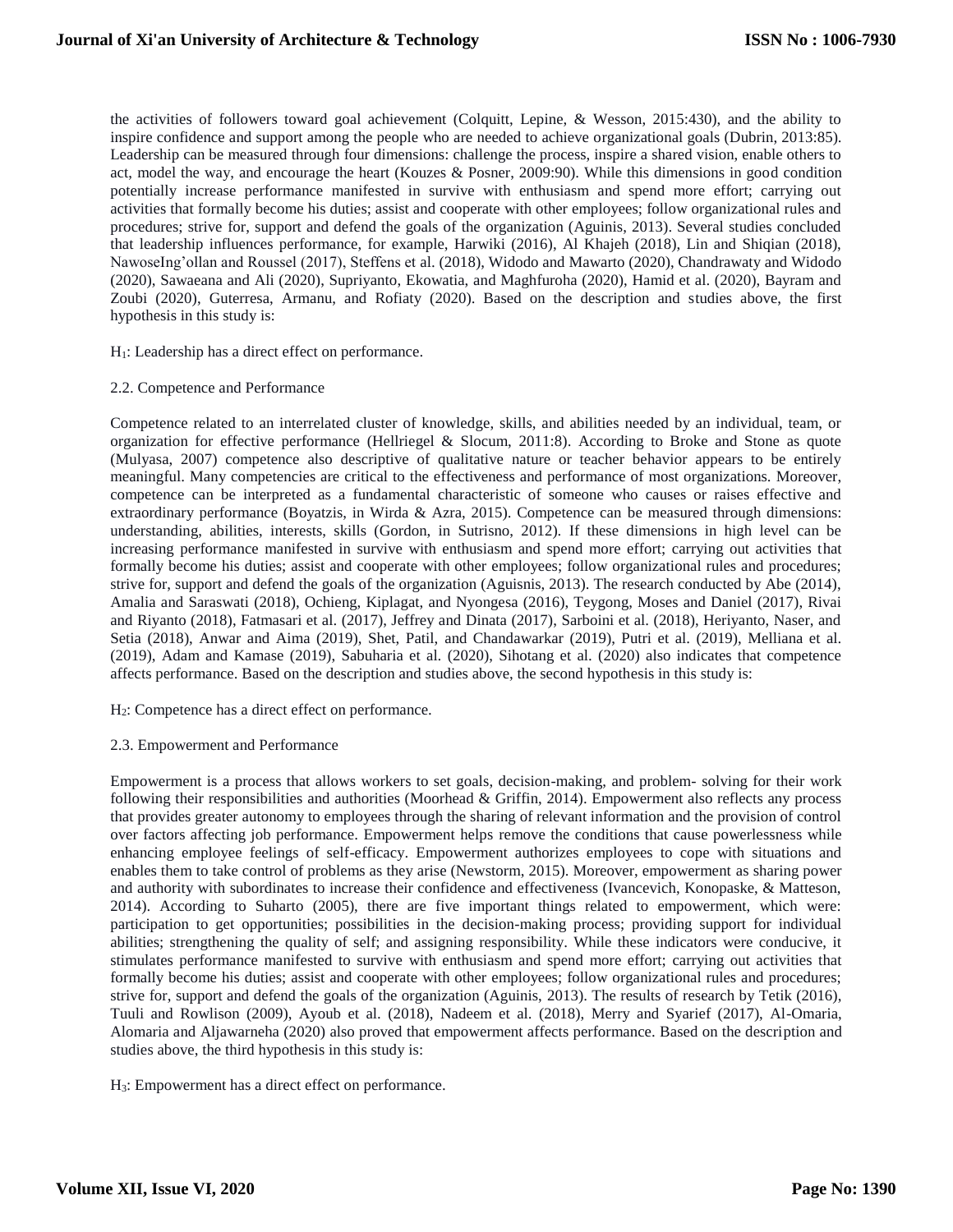# **III. RESEARCH METHODS**

The sample of this study was 145 employees taken by random sampling from 228 employees of the Pandeglang Regency Government of Banten Province in Indonesia based on the Slovin formula (in Widodo, 2017) with an error margin of 5%. Data were collected by questionnaire in the form of a Likert scale with five alternative answers: always, often, sometimes, rarely and never. Data were analyzed using the Structural Equation Modeling (SEM) formula, the processing of which was carried out with the Linear Structural RELation (LISREL) 8.8 for Windows application. The significance of the direct effect test uses the t-test. The leadership questionnaire consists of 18 items with an alpha coefficient = .903, competence consists of 18 items with an alpha coefficient = .840, empowerment consists of 19 items with alpha coefficients  $= .922$ , and performance consists of 20 items with an alpha coefficient  $=$ .916.

#### **IV. RESEARCH RESULT AND DISCUSSION**

### 4.1 Description of the Participants

As shown in Table 1, the majority of gender is male (83.45%), ages > 50 years (59.31%), bachelor education (58.62%), marital status (97.93%), and length of work > 20 years (73,10%).

|  | Table 1. Profile of The Perticipant |  |  |
|--|-------------------------------------|--|--|
|--|-------------------------------------|--|--|

| Profile                 | Amount   | Percentage |
|-------------------------|----------|------------|
| Gender                  |          |            |
| 1. Male                 | 121      | 83.45      |
| 2. Female               | 24       | 16.55      |
| Age                     |          |            |
| 1. $\leq$ 30 Year       | $\theta$ | $\theta$   |
| 2. 31-40 Year           | 10       | 6.89       |
| 3. 41-50 Year           | 49       | 33.79      |
| 4. $>50$ Year           | 86       | 59.31      |
| Education               |          |            |
| 1. Diploma/Academy (D3) | 4        | 2.75       |
| 2. Bachelor (S1)        | 85       | 58.62      |
| Postgraduate (S2)<br>3. | 56       | 38.62      |
| 4. Doctoral (S3)        | $\theta$ | $\theta$   |
| Status                  |          |            |
| 1. Married              | 142      | 97.93      |
| 2. Unmarried            | 3        | 2.06       |
| Length of Work          |          |            |
| 1. $\leq$ 5 Year        | 0        | $\theta$   |
| 2. $6 - 10$ Year        | $\theta$ | $\theta$   |
| 3. 11-15 Year           | 13       | 8.96       |
| 4. 16-20 Year           | 26       | 17.93      |
| 5. $>20$ Year           | 106      | 73.10      |

#### 4.2. Description of the Variables

The results of the descriptive statistical analysis for the four research variables are presented as followed in Table 2. The mean values of the four variables from the lowest to the highest in succession are competence (11.04), leadership (67.73), empowerment (78.67), and performance (79.82).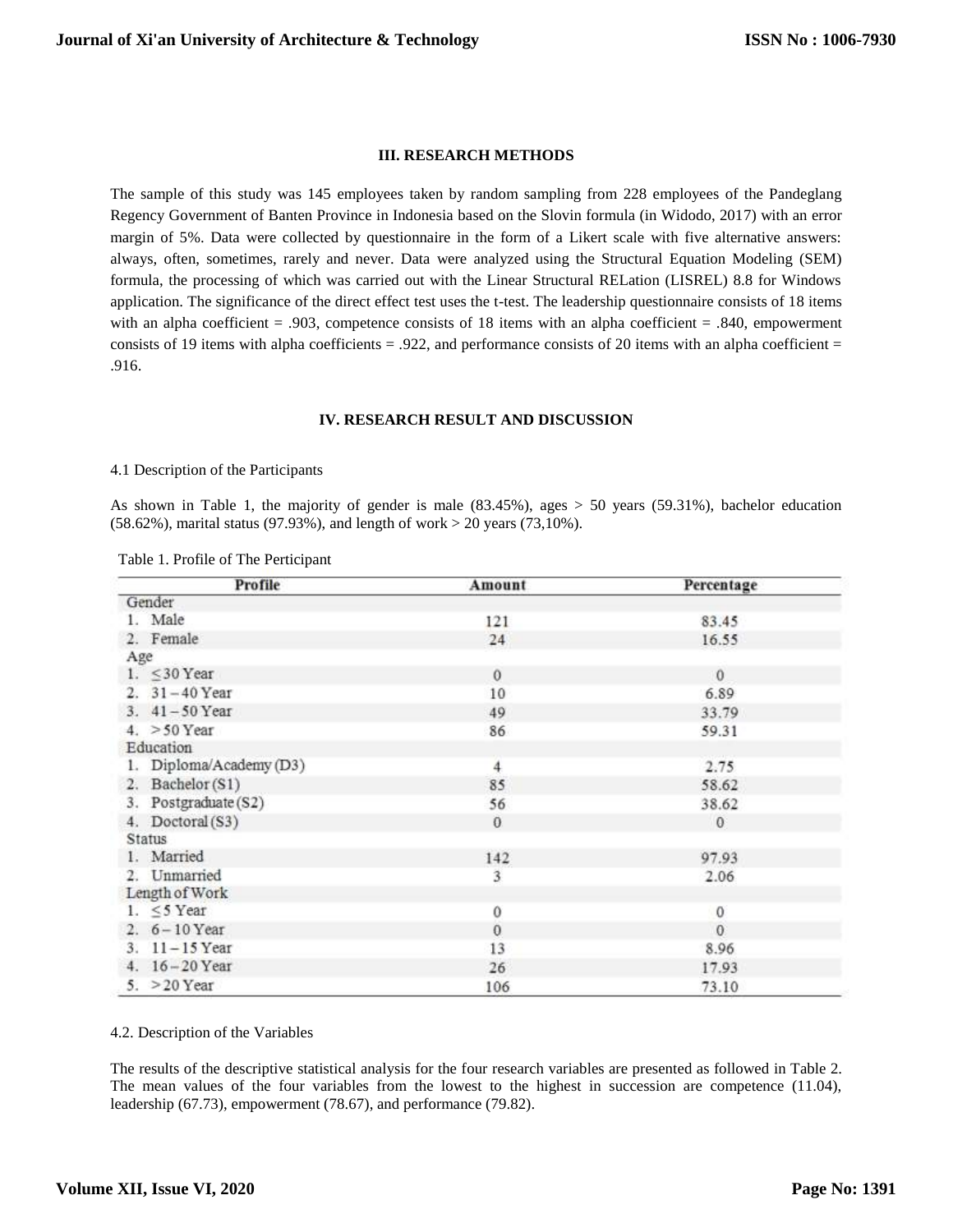|                |         | Leadership | Competence | <b>Empowerment</b> | Performance |
|----------------|---------|------------|------------|--------------------|-------------|
| N              | Valid   | 145        | 145        | 145                | 145         |
|                | Missing | 0          | 0          | 0                  | $\theta$    |
| Mean           |         | 67.73      | 11.04      | 78.67              | 79.82       |
| Median         |         | 69.00      | 11.00      | 76.00              | 78.00       |
| Mode           |         | 72         | 9          | 76                 | 78          |
| Std. Deviation |         | 11.951     | 2.651      | 9.805              | 9.888       |
| Variance       |         | 142.837    | 7.026      | 96.140             | 97.773      |
| Range          |         | 54         | 12         | 51                 | 52          |
| Minimum        |         | 36         | 5          | 44                 | 48          |
| Maximum        |         | 90         | 17         | 95                 | 100         |
| Sum            |         | 9821       | 1601       | 11407              | 11574       |

Table 2. Descriptive Statistics

The structural equation model obtained is shown in the path coefficient and t-value as follows:





Figure 1. Path Coefficients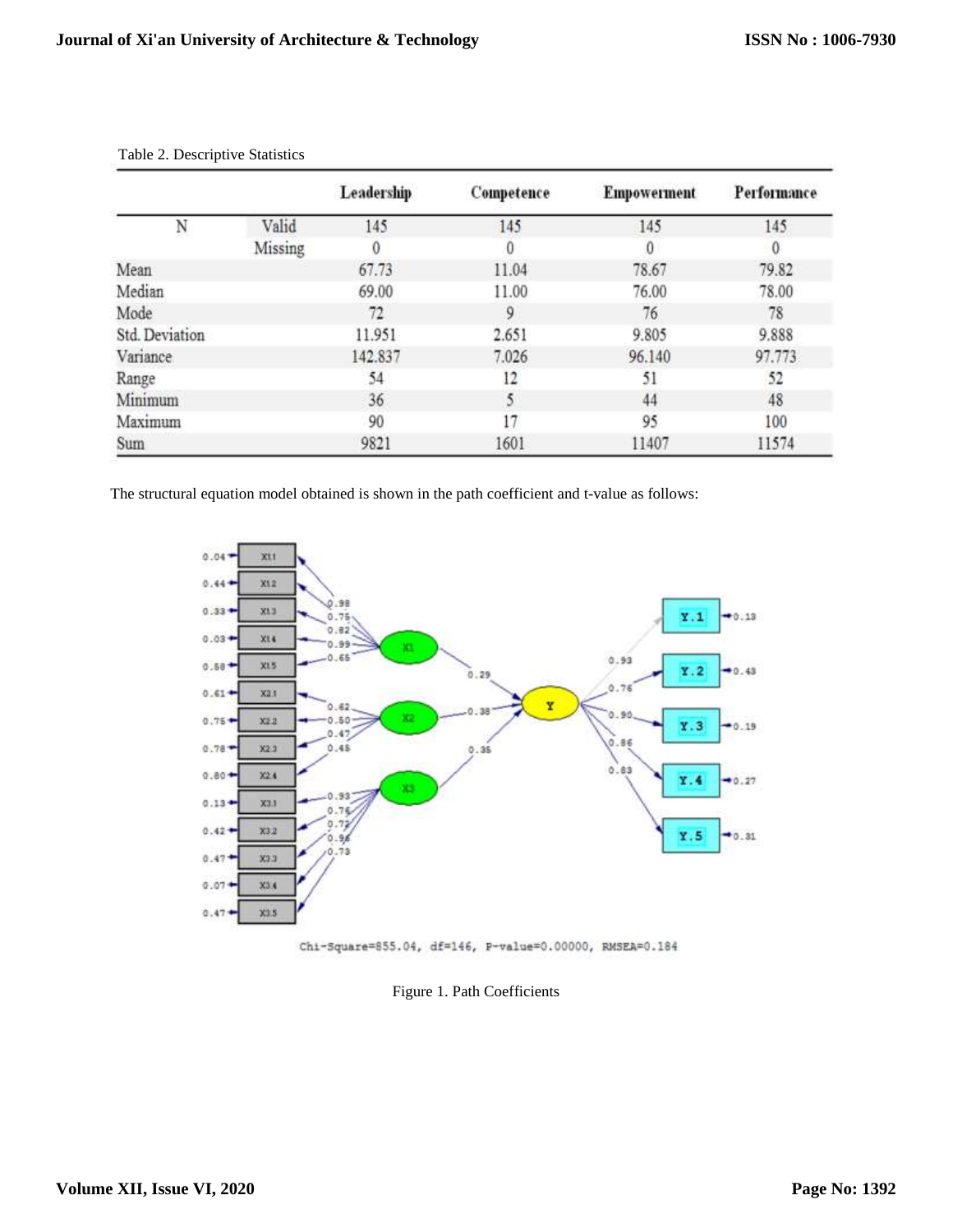

|  |  | Figure 2. T-Values |
|--|--|--------------------|
|--|--|--------------------|

The indexes produced to determine the suitability of the model can be seen in the following table.

| No                      | Index       | <b>Standard Value</b> | <b>Value Obtained</b> | <b>Information</b> |
|-------------------------|-------------|-----------------------|-----------------------|--------------------|
| $\mathbf{1}$            | $P(\chi^2)$ | > .05                 | $.00\,$               | Not Fit            |
| 2                       | RMSEA       | < 0.08                | .18                   | Not Fit            |
| 3                       | GFI         | > .90                 | .62                   | Not Fit            |
| $\overline{\mathbf{4}}$ | AGFI        | > .90                 | .91                   | Good Fit           |
| 5                       | NFI         | > .90                 | .99                   | Good Fit           |
| 6                       | <b>NNFI</b> | > .90                 | .97                   | Good Fit           |
| $\overline{\tau}$       | CFI         | > .90                 | .90                   | Good Fit           |
| 8                       | IFΙ         | > .90                 | .90                   | Good Fit           |
| 9                       | RFI         | > .90                 | .95                   | Good Fit           |

As the presented in Table 3, The accuracy of the model testing results shows that of the nine indexes there are three categorized indexes not fit  $(P(\chi^2), \text{RMSEA}, \text{and GFI})$  and six indexes categorized as good fit (AGFI, NFI, NNFI, CFI, IFI, and RFI). From the results of this test, there are more indices that are categorized as good fit, so it can be concluded that the empirical model of the influence of leadership, competence, and empowerment on performance is in accordance with the theoretical model. The path coefficients of direct effect, t<sub>value</sub> and their significance are summarized as follows: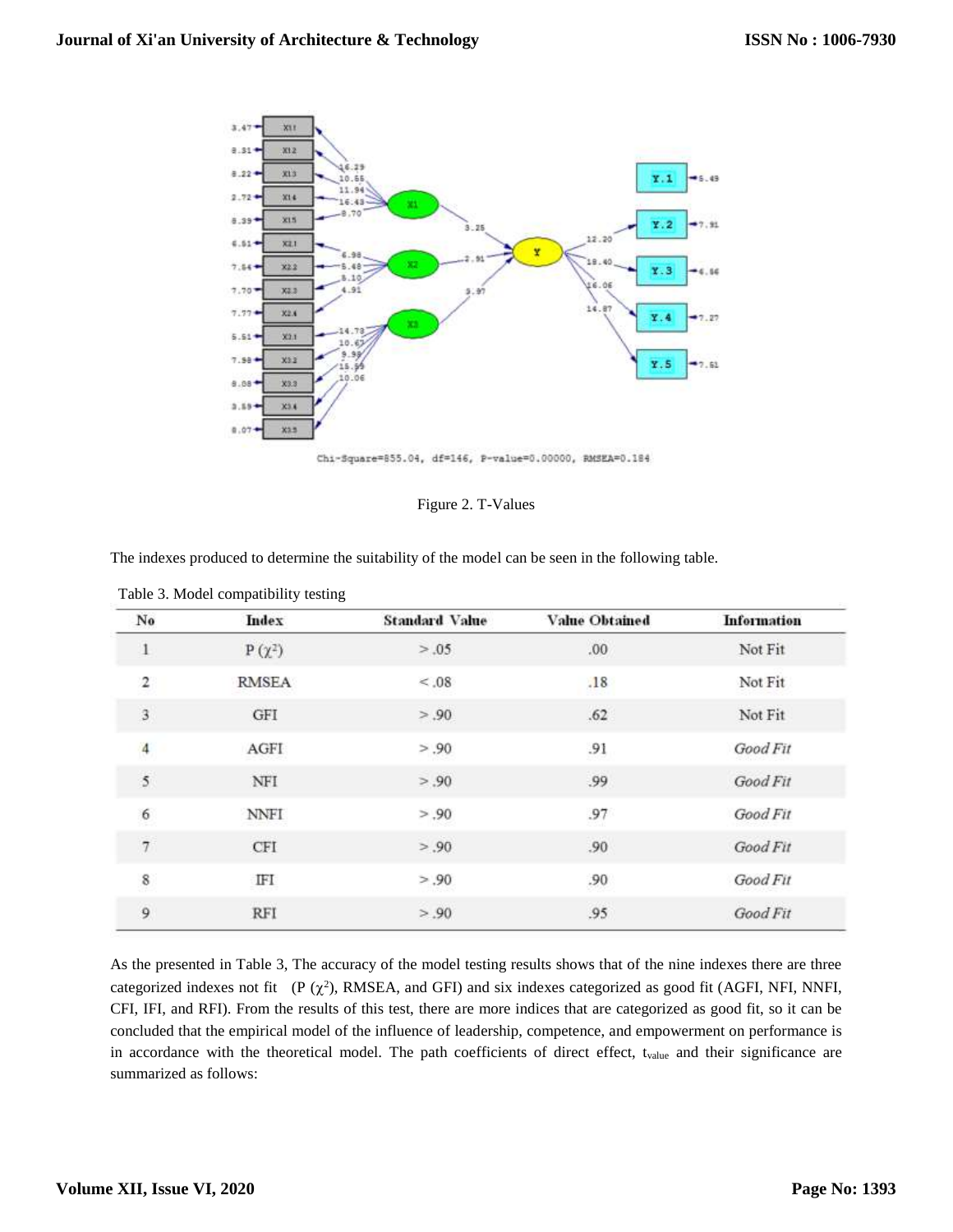| Path                                     | <b>Path Coefficient</b> | $T$ -value | Significance<br>$\alpha$ = .01 (t- <sub>table</sub> = 2.35) |
|------------------------------------------|-------------------------|------------|-------------------------------------------------------------|
| Leadership $(X_1)$ on performance $(Y)$  | .29                     | $3.25**$   | Significant                                                 |
| Competence $(X_2)$ on performance $(Y)$  | .38                     | $2.91**$   | Significant                                                 |
| Empowerment $(X_3)$ on performance $(Y)$ | .35                     | $3.97**$   | Significant                                                 |

Table 4. Effect of The Path Coefficients

\*\* Very significant path coefficient (t-value > t-table at  $\alpha = .01 = 2.35$ )

As the presented in Table 4, all effects path coefficients are significant. The path coefficient of leadership on performance = .29 and t-value = 3.25 is greater than t-table (n = 145;  $\alpha$  = .01) = 2.35, so there is a positive and significant effect of leadership on performance. This means the theory and the results of previous studies that are used as the basis for building a hypothesis that leadership has an effect on performance are proven. Thus, improving leadership can increase performance. Path coefficient an effect of competence on performance = .38 and t-value = 2.91 greater than t-table (n = 145;  $\alpha$  = .01) = 2.35, so there is a positive and significant effect of competence on performance. This means the theory and the results of previous studies that are used as the basis for building a hypothesis that competence has an effects on performance are proven. Thus, improving the competence can increase performance. Path coefficient an effect of empowerment on performance = .35 and t-value = 3.97 is greater than ttable (n = 145;  $\alpha$  = .01) = 2.35, so there is a positive and significant effect of empowerment to performance. This means that the theory and the results of previous studies which are used as the basis for building a hypothesis that empowerment has an effect on performance are proven. Thus, improving empowerment can increase performance.

The structural equation of the performance variable is:  $Y = .29*X_1 + .38*X_2 + .35*X_3$ , Errorvar = .25,  $R^2 = .75$ . For leadership variable obtained structural coefficient = .29, competence variable obtained structural coefficient = .38, and empowerment variable obtained structural coefficient = .35. The structural coefficient values of the three are positive, thus indicating that the effect of leadership, competence, and empowerment on performance is positive, which means that improvements in leadership, competence, and empowerment can increase performance. Leadership, competence, and empowerment variables are able to explain performance variable variations of .75 (75%).

### 4.3. Discussion

The results of this study indicate that leadership has a positive and significant effect on performance. Leadership is the ability to inspire confidence and support among the people who are needed to achieve organizational goals, manifested challenge the process, inspire a shared vision, enable others to act, model the way, and encourage the heart (Dubrin, 2013; Kouzes & Posner, 2009). If the leadership in good condition potentially increasing performance, reflected in surviving with enthusiasm and spend more effort; carrying out activities that formally become his duties; assist and cooperate with other employees; follow organizational rules and procedures; strive for, support and defend the goals of the organization (Aguinis, 2013). This finding is appropriate, supporting and confirming the results of previous studies (e.g. Widodo & Mawarto, 2020; Chandrawaty & Widodo, 2020; Sawaeana & Ali, 2020; Hamid et al. 2020; Bayram & Zoubi, 2020; Guterresa, Armanu, and Rofiaty, 2020) that leadership has a positive and significant effect on performance. The results of this study also revealed that competence has a positive and significant effect on performance. Competence related to an interrelated cluster of knowledge, skills, and abilities needed by an individual, team, or organization for effective performance (Hellriegel & Slocum, 2011:8), reflected in understanding, abilities, interests, and skills (Gordon, in Sutrisno, 2012). If these dimensions in a high level can be increasing performance. This evidence in line and confirmed the research conducted by scholars that competence affects performance (e.g. Anwar & Aima, 2019; Shet, Patil, & Chandawarkar, 2019; Putri et al., 2019; Melliana et al., 2019; Adam & Kamase, 2019; Sabuharia et al., 2020; Sihotang et al., 2020). In addition, this study also proved that empowerment influences performance. Empowerment is a process that allows workers to set goals, decision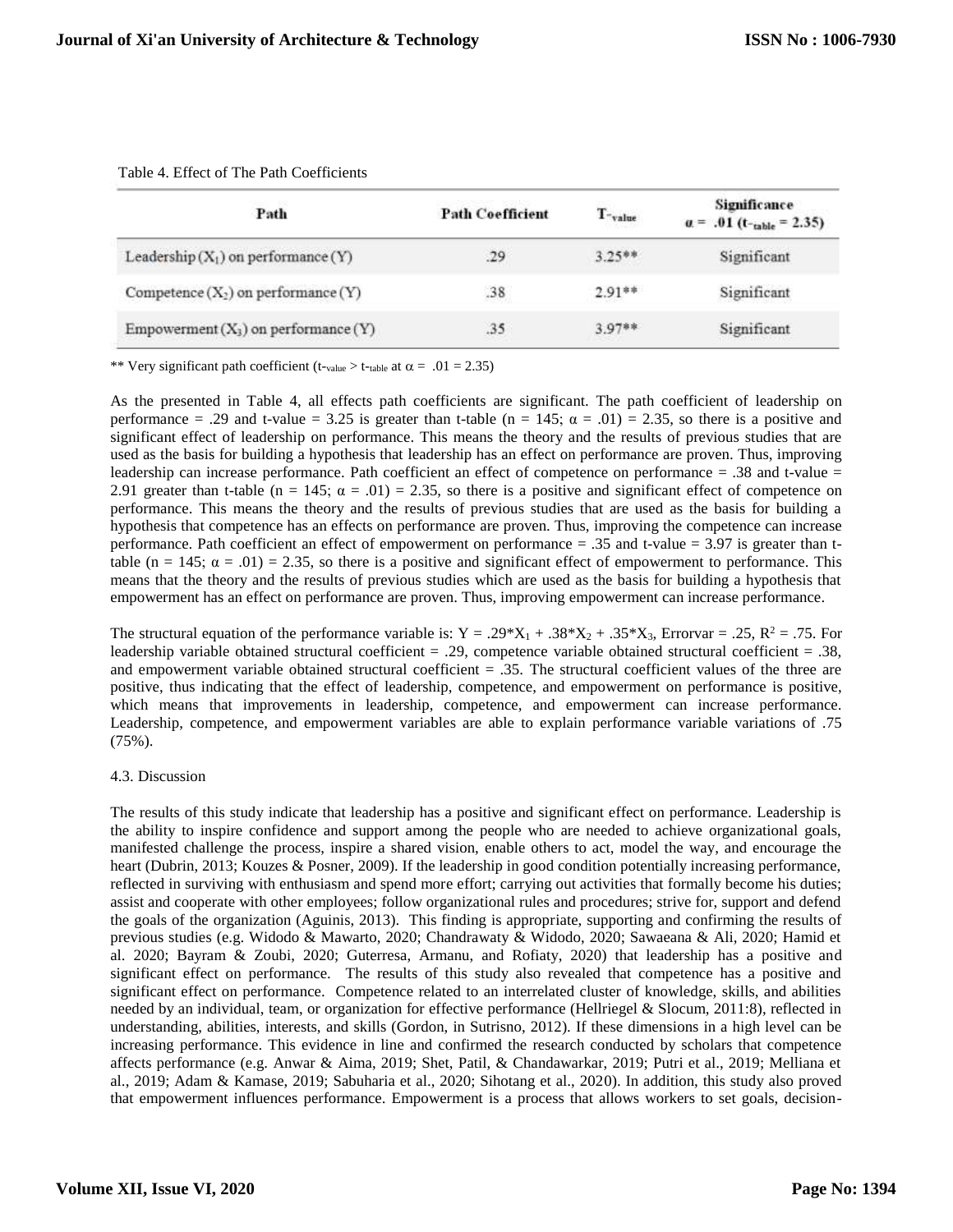making, and problem-solving for their work following their responsibilities and authorities (Moorhead & Griffin, 2014), manifested in participation to get opportunities, possibilities in the decision-making process, providing support for individual abilities, strengthening the quality of self, and assigning responsibility. While these indicators were conducive, it stimulates high performance. For example, employees with adequate in providing support for individual abilities tend to enthusiasm and spend more effort. This finding in line with studies carried out by Ayoub et al. (2018), Nadeem et al. (2018), Merry and Syarief (2017), Al-Omaria, Alomaria, and Aljawarneha (2020) that empowerment affects performance.

Overall, the results of this study confirm the results of several studies in various countries, industrial, occupational sectors, and organizations that leadership, competence, and empowerment has an effect on performance based on the data from employees of the Pandeglang Regency Government of Banten Province in Indonesia. The evidence can be discussed as a discourse among researchers and practitioners to built performance in the future and various contexts of organizations.

#### **V. CONCLUSION**

This research proves that leadership, competence, and empowerment has a significant effect on performance with the research field of the employees of the Pandeglang Regency Government of Banten Province in Indonesia. This evidence can be discussed as a discourse among researchers and practitioners to built performance better in the future and various contexts of organizations, including business, public organizations, or education. For the researcher, the evidence can be the application on business and public (government) organizations or universities. Overmore, the researchers also can develop and expanded into research by adding new variables or used other indicators. For practitioners, the evidence can use to increasing the performance of employees through the perspective of leadership, competence, and empowerment.

### **References**

- Abe, T. O. (2014). The effect of teachers' qualifications on students' performance in mathematics. *Sky Journal of Educational Research*, *2*(1), 010-014.
- Adam, F., & Kamase, J. (2019). The effect competence and motivation to satisfaction and performance. International Journal of Scientific & Technology Research, *8*(3), 132-140.
- Aguinis, H. (2013). *Performance management.* New Jersey: Pearson Education, Inc.
- Al Khajeh, E. H. (2018). Impact of leadership styles on organizational performance. *Journal of Human Resources Management Research,* 1-10.
- Al-Omaria, Z.S., Alomaria, K.A.A., & Aljawarneha, N.M. (2020). The role of empowerment in improving internal process, customer satisfaction, learning and growth. *Management Science Letters*, *10*(4), 841-848.
- Amalia, L., & Saraswati, T. (2018). The impact of competencies toward teacher's performance moderated by the certification in Indonesia. *KnE Social Sciences*, 86-98.
- Anwar, K., & Aima, M.H. (2019). The effect of competence and motivation on organizational commitments and its implications on employee performance. *Dinasti International Journal of Education Management and Social Science*, *1*(2), 183-196.
- Ayoub, D., Al-Akhras, D., Na'anah, G., & Al-Madadha, A. (2018). the relationship between psychological empowerment and creative performance of employees: mediating effect of job satisfaction in international nongovernmental organizations. *European Scientific Journal, 14*(20), 1857-7881.
- Bayram, P., & Zoubi, K. (2020). The effect of servant leadership on employees' self-reported performance: Does public service motivation play a mediating explanatory role?. *Management Science Letters, 10*(8), 1771-1776.
- Chandrawaty, C., & Widodo, W. (2020). An empirical effect of grit on task performance: mediating by transformational leadership and job involvement. *Journal of Xi'an University of Architecture & Technology,* XII (IV), 2461-2470.
- Colquitt, J. A., Lepine, J. A., & Wesson, M. J. (2015). *Organizational behavior: improving performance and*  commitment in the workplace. 4<sup>th</sup> edition. New York: McGraw Hill Education Limited.

Daft, R. L. (2014). *New era of management. 11th edition*. New Zealand: South-Western Cengage Learning.

DuBrin, A. J. (2013). *Principles of leadership* 7<sup>th</sup> edition. New Zealand: South-Western Cengage Learning.

Fatmasari, R., Budi, U.L., Mardiana, A., & Misnawati. (2017). The effect of teacher's competency, achievement motivation and creativity their teaching performance: a study in distance learning education program. *International Journal of Current Research, 9*(12), 63541-63544.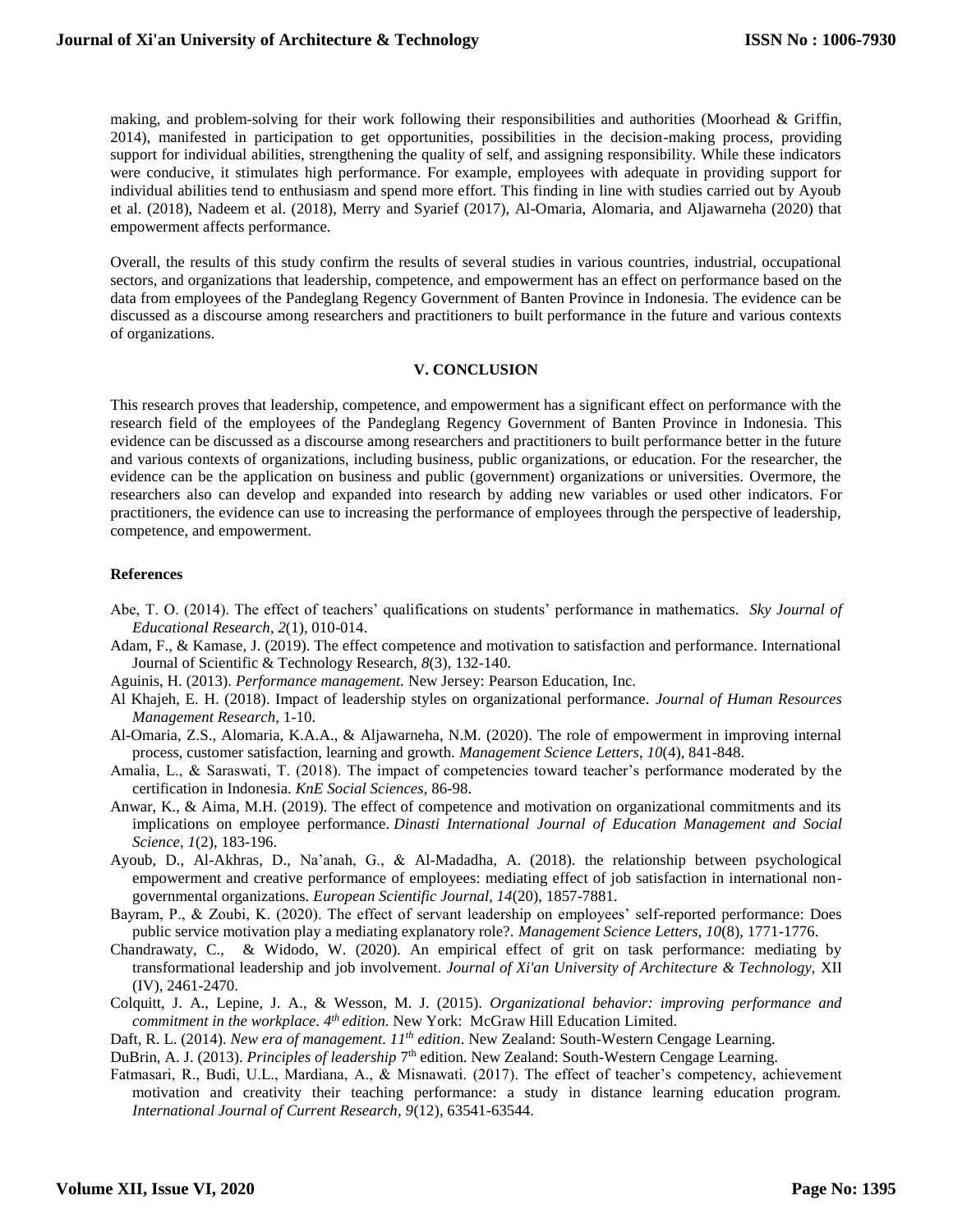- Guterresa, L.F.D.C., Armanu, & Rofiaty. (2020). The role of work motivation as a mediator on the influence of education-training and leadership style on employee performance. *Management Science Letters, 10*(7), 1497- 1504.
- Hamid, H., Haming, M., Semmaila, B., & Bijang, J. (2020). A mediation effect of new public management on the relationship between intelligence, leadership, HR quality and performance of local government employees in Indonesia. *Management Science Letters, 10*(7), 1401-1408
- Harwiki, W. (2016). The impack of the servant leadership on organizational culture, organizational commitment, organizational citizenship behaviour (OCB) and employee performance in women cooperatives. *Journal International Elsevier Procedia-Social and Behavioral Sciences, 219,* 283-290.
- Hellriegel, D., & Slocum, Jr, J. W. (2011). *Organizational behavior, 13th edition*. Mason: South-Western, Cengage Learning.
- Heriyanto, T., Naser, J.A., & Setia, K.A. (2018). The effect of competence and discipline on work motivation and impact on employee performance of pratama tax office in malang utara. *Management and Economics Journal, 2*(3), 269-278.
- Ivancevich, J. M., Konopaske, R., & Matteson, M. T. (2014). *Organizational behavior & management, tenth edition*. New York: McGraw Hill Education.
- Jeffrey, I., & Dinata, M.H. (2017). The effect of work motivation, work discipline, and competence on employee performance. *International Journal of Current Advanced Research, 6*(11), 7301-7307.
- Kouzes, J. M., & Posner, B. Z. (2009). *The leader challenge.* Batam Centre: Interaksa.
- Lin, L., & Shiqian, W. (2018). The mediating effect of organizational commitment on leadership type and job performance. *Journal of World Economic Research, 7*(1), 14-20.
- Melliana, Sinulingga, S., Nasution, H., & Matondang, N. (2019). Impact competence of human resources and infrastructure in logistic performance improvement. *1st International Conference on Industrial and Manufacturing Engineering, 5*, 1-8.
- Merry, L.Z., & Syarief, F. (2017). The effect of empowerment, employee engagement and organizational commitment towards performance of governmental-employees of financial-management. *[International Journal](http://journal.unj.ac.id/unj/index.php/ijhcm/issue/view/140)  [of Human Capital Management,](http://journal.unj.ac.id/unj/index.php/ijhcm/issue/view/140) 1*(1), 152-163.
- Moorhead, G., & Griffin, R. W. (2014). *Organizational behavior: managing people and organization*, 11<sup>th</sup>. Mason: South-Western.
- Mulyasa, E. (2007) *Standar kompetensi dan sertifikasi guru*. Bandung: Remaja Rosdakarya.
- Nadeem, M.T., Zia-uD-din, M., Riaz, W., Shafique, M.Z., & Sattar, A. (2018). the effects of employees empowerment on organizational performance: a case of hotel industry in Pakistan. *International Journal of African and Asian Studies, 47,* 88-94.
- NawoseIng'ollan, D., & Roussel, J. (2017). Influence of leadership styles on employees' performance: a study of turkana county, Kenya. *International Journal of Business and Social Science*, 8(7), 82-98.
- Newstrom, J. W. (2015). *Organizational behavior: Human behavior at work.* Fourteenth edition. New York: McGraw Hill Education.
- Ochieng, K. R., Kiplagat, P., & Nyongesa, S. (2016). Influence of teacher competence on mathematics performance in kcse examinations among public schools in nyatike subcounty, migori county Kenya. *International Journal of Secondary Education*, *4*(5), 44-57.
- Putri, K.D.C., Sari, M.M.R., Ramantha, I.W., & Budiasih,I.G.A.N. (2019). Effect of self-efficacy, competence and compensation in performance of financial manager on motivation as moderation. *International Research Journal of Management, IT & Social Sciences, 6*(3), 83-93.
- Rivai, A.K., & Riyanto, M. (2018). The effect of placement and competency on performance through employee commitment in financial center office ministry of defense Indonesia. *IOSR Journal of Business and Management (IOSR-JBM), 20*(2), 54-61.
- Sabuharia, R., Sudirob, A., Irawantob, D.W., & Rahayub, M. (2020). The effects of human resource flexibility, employee competency, organizational culture adaptation and job satisfaction on employee performance. *Management Science Letters, 10*(8), 1777-1786.
- Sarboini, Rizal, S., Surya, J., & Yusuf, Z. (2018). The effect of leadership, compensation and competency on employee performance of banda aceh public health office. *The International Journal of Social Sciences, 6*(2), 215-234.
- Sawaeana, F.A.A., & Ali, K.A.M. (2020). The mediation effect of TQM practices on the relationship between entrepreneurial leadership and organizational performance of SMEs in Kuwait. *Management Science Letters, 10,*(3), 789-800.